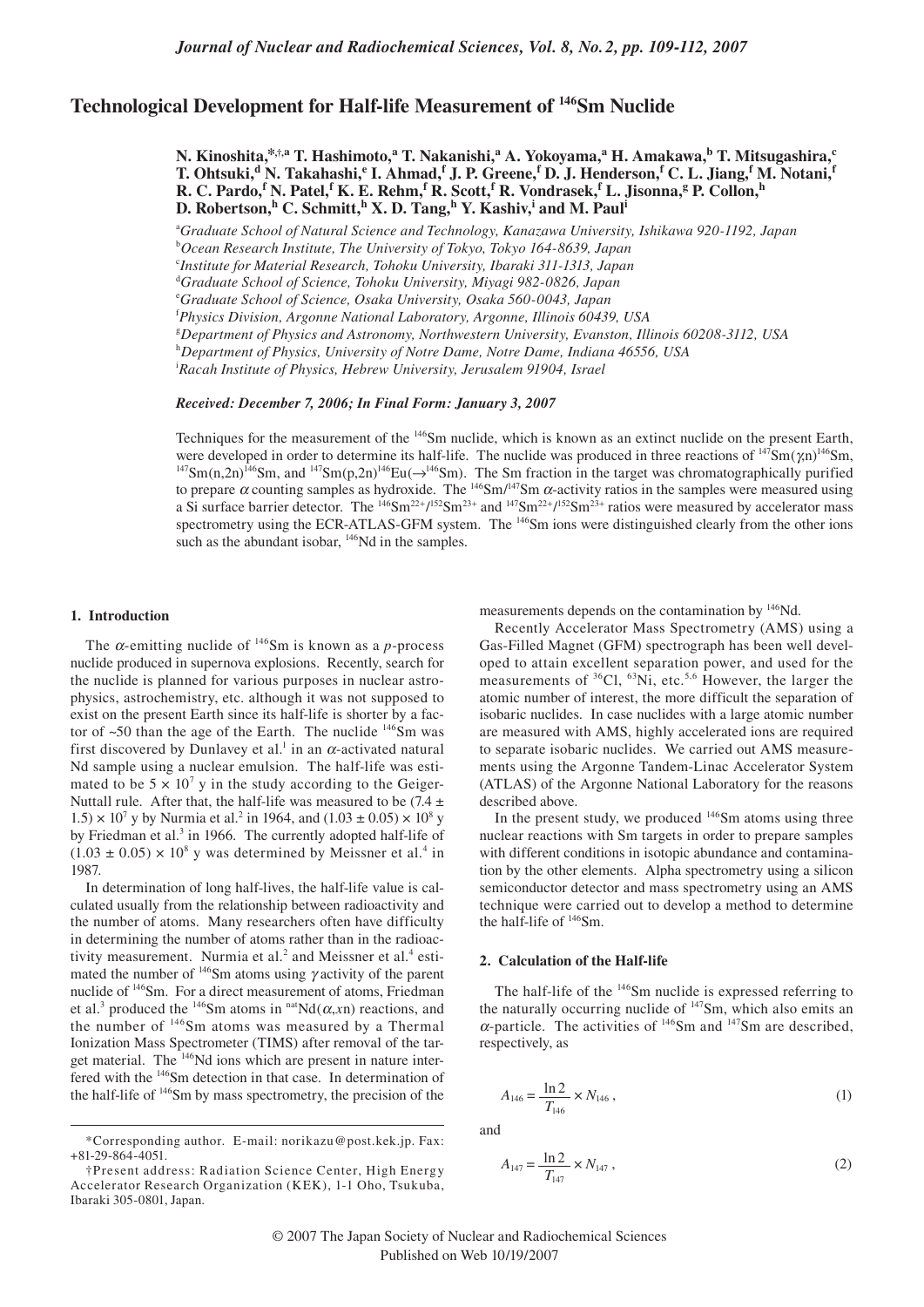where  $T_{146}$  and  $T_{147}$  are the relevant half-lives, and  $N_{146}$  and  $N_{147}$ are the number of relevant atoms. Dividing eq 1 by eq 2 gives

$$
T_{146} = \frac{A_{147}}{A_{146}} \times \frac{N_{146}}{N_{147}} T_{147} . \tag{3}
$$

According to eq 3, the half-life of 146Sm can be determined from the  $\alpha$ -activity ratio by  $\alpha$  spectrometry and the atomic ratio by mass spectrometry referring to the half-life of  $147$ Sm,  $(1.17 \pm 0.02) \times 10^{11}$  y, which was determined previously.<sup>7</sup>

#### **3. Experimental**

## **3.1. Production of 146Sm nuclide.**

*3.1.1. (*γ *,n) reaction.*Bremsstrahlung radiation (maximum energy, 50 MeV; flux,  $\sim 10^{13}$  eq.q. s<sup>-1</sup>) was introduced to a target of 93% enriched 147Sm oxide and the irradiation was performed for ~100 hours at the Laboratory of Nuclear Science, Tohoku University to produce  $146$ Sm atoms by the  $147$ Sm( $\gamma$ ,n) $146$ Sm reaction. The yield of  $^{146}$ Sm was estimated to be ~120 mb eq.q.<sup>-1</sup> by using the PICA3/GEM code.<sup>8</sup> After the irradiation, the Sm target was dissolved in hydrochloric acid. The solution adjusted to the acidity of ~0.5 M HCl was let pass through a strong cation-exchange resin column (4.6 mm $\phi \times 250$  mm) which was conditioned with NH<sub>4</sub>Cl solution and kept at 80  $^{\circ}$ C in a column oven. Then distilled water was let pass through the column to settle the Sm ions in the resin. Finally, 0.3 M 2-hydroxyisobutyric acid ( $\alpha$ -HIBA) solution which contained 3 g of NaCl per 500 mL in concentration and was adjusted to pH 4.2 with NaOH was let pass through the column to elute the Sm ions chromatographically prior to the Pm ions produced in the  $(\gamma, p)$ reaction. The Sm fraction was acidified with HCl, and a Fe carrier was added. After the Sm was recovered with  $Fe(OH)_{3}$ , the precipitate was dissolved in 12 M HCl solution and the solution was let pass through a Dowex 1X8 anion-exchange column to remove the Fe ions.

*3.1.2. (p,2n) reaction.*A 21-MeV proton beam (~1 *µ*A) was delivered to a 96% enriched 147Sm oxide at Research Center for Nuclear Physics, Osaka University. The irradiation continued for 12 hours to produce the  $EC/\beta^*$ -decaying nuclide of <sup>146</sup>Eu  $(T_{1/2} = 4.61 \text{ d})$  by the <sup>147</sup>Sm(p,2n) reaction. The cross section of the reaction was estimated to be 1.1 b according to a calculation by the ALICE code<sup>9</sup> and Reference 10. Europium isotopes were isolated from the target material by the same cationexchange chromatography as mentioned in the preceding paragraph, and let stand for  $\sim$ 2 months to grow the  $\frac{146}{5}$ Sm daughter. Then, the Sm isotopes in the Eu fraction were separated using cation-exchange chromatography to remove by-products such as a weak  $\alpha$  emitting nuclide, <sup>147</sup>Eu ( $T_{1/2}$  = 24.1 d) which could be produced by the  $148$ Sm(p,2n) reaction.

3.1.3. (*n*,2*n*) *reaction*. Fast neutrons of  $\sim$ 3 × 10<sup>19</sup> cm<sup>-2</sup> in fluence in the energy range of 6–10 MeV were bombarded to a 96% enriched 147Sm oxide in a Japan Material Testing Reactor at the Institute for Materials Research, Tohoku University to produce  $146$ Sm atoms by the  $147$ Sm(n,2n) reaction. The target was dissolved in HCl, and then a concentration of HCl was adjusted to 0.25 M. The solution was let pass through an Ln resin column (0.75 cm $\phi \times 4.5$  cm, 2 mL) supplied by Eichrom Technologies, Inc. The Sm isotopes were recovered with 11 mL of 0.4 M HCl. This chromatographic procedure was repeated 5 times to improve the purity of the Sm fraction.

**3.2. Alpha spectrometry.** Each of the Sm samples of 20– 100 *µ*g was precipitated with ammonia water and collected on a Fuji Film Teflon membrane filter (pore size: 0.2 *µ*m) attached to a plastic filter holder with a  $4.9 \text{ cm}^2$  filtering area to prepare a counting sample. The  $\alpha$  activity on the filter was measured using an EG & G Ortec Octet<sup>TM</sup> PC  $\alpha$ -spectrometer equipped with a silicon surface-barrier detector of 450 mm<sup>2</sup> for the active area. A counting sample was placed in a vacuum  $(< -4$  Pa) chamber of the spectrometer with a solid angle of ~20% of  $4\pi$ geometry. The typical energy resolution of the  $\alpha$ -spectrometer was ~50 keV (FWHM) for  $\alpha$ -particles from <sup>147</sup>Sm, and the typical background of the spectrometer was  $\sim$  5 cpd in the peak region of  $^{147}$ Sm (2.235 MeV).

**3.3. Accelerator mass spectrometry.** The Sm samples on filters that were subjected to  $\alpha$  spectrometry were, at a later stage, dissolved with HCl and the 147Sm contents of the samples were determined with a SEIKO SPQ-9000 ICP-MS. A known amount of each of the samples was diluted with an HCl solution containing a known amount of natural Sm (100 mg) to approximately  $10^{-8}$  of  $146$ Sm/ $147$ Sm atomic ratio to prepare a sample of volume and atomic ratio suitable for the AMS measurement. The HCl concentration of the solution was adjusted to 0.25 M and the solution was passed through an Ln resin column (0.75 cm $\phi \times 4.5$  cm, 2 mL). Neodymium isotopes which interfered with the <sup>146</sup>Sm measurement in mass spectrometry were eluted with 20 mL of highly purified 0.25 M HCl solution which was prepared by diluting TAMAPURE-AA-10 reagent supplied by Tama Chemicals Co. Ltd. with Milli-Q water. Subsequently, Sm isotopes were eluted with 10 mL of purified 0.5 M HCl solution as described above. This separation procedure was repeated twice, and the Sm sample was precipitated with TAMAPURE-AA-10 ammonia water. The precipitate was heated at 450 °C for 7 hours to convert hydroxide to oxide. The oxide was mixed well with twice its weight of Zr metal powder, and put into a Ta boat. Electric current of approximately 70 A was applied to the boat in a vacuum chamber (<  $\sim 10^{-6}$  Torr) to reduce the oxide to metal because Sm ions are produced from a metal form rather than an oxide form in the ECR plasma chamber as an AMS ion source.

Measurements of 146Sm with AMS using an Electron Cyclotron Resonance Ion Source (ECR-IS) were performed at Argonne National Laboratory (ANL). The ATLAS system<sup>11</sup> was entirely tuned with a  ${}^{80}\text{Kr}^{12+}$  pilot beam, which has a massto-charge ratio close to that of  $146$ Sm<sup>22+</sup>, prior to the AMS measurement of  $146$ Sm<sup>22+</sup>. The difference in the mass-to-charge ratio is  $\delta(m/q)/(m/q) = 4.6 \times 10^{-3}$ . The ions produced in ECR-IS were extracted from the ion source with a voltage of 200 kV, and analyzed through a bending trajectory with three analyzing magnets to select ions of interest, and then accelerated by three kinds of superconductor linear accelerators of Positive Ion Injector (PII), BOOSTER Linac, and ATLAS Linac. Finally, the ions passed through a GFM entrance, which consists of Mylar of 1.4 *µ*m in thickness and entered a GFM spectrograph. The arrangement of the Faraday cup, GFM, ionization chamber, Position-Sensitive Parallel-Grid Avalanche Counter (PGAC) is shown in Figure 1. The  $146$ Sm<sup>22+</sup> ion was selected for acceleration because of its suitable mass-to-charge ratio which is not interfered with strongly by other ions except for <sup>146</sup>Nd. The <sup>146</sup>Sm<sup>22+</sup> ions were accelerated to 840 MeV, and introduced to the GFM spectrograph<sup>12,13</sup> filled with 10-Torr  $N_2$ gas and subjected to 14 kG of magnetic field to separate the intense stable isobar  $^{146}$ Nd from  $^{146}$ Sm. The  $^{146}$ Sm<sup>22+</sup> and  $^{146}$ Nd<sup>22+</sup> ions slowed down in the GFM, and trajectories of the ions were deflected by the magnetic field. The position of each ion at the focal plane was monitored with the PGAC. In order to decrease the counting rate of the ionization chamber, blocking shield was inserted at the focal plane to block other ions accelerated together with  $146$ Sm<sup>22+</sup> and  $146$ Nd<sup>22+</sup>. After the ions passed through the PGAC, multiple energy-losses along the ion path,  $\Delta E_1 - \Delta E_5$  and  $\Delta E_{total}$ , were measured in an ionization chamber. The signal of Time Of Flight (TOF) was also measured as the time difference between the PGAC signal and RF master signal of the accelerator. The <sup>152</sup>Sm<sup>23+</sup> ions which have a mass-to-charge ratio close to that of the  $146$ Sm<sup>22+</sup> ion ( $\delta$ (*m*/  $q$ /(*m*/*q*) = 4.2 × 10<sup>-3</sup>) were counted by a Faraday cup set up in the GFM beamline. The measurements with the cup were per-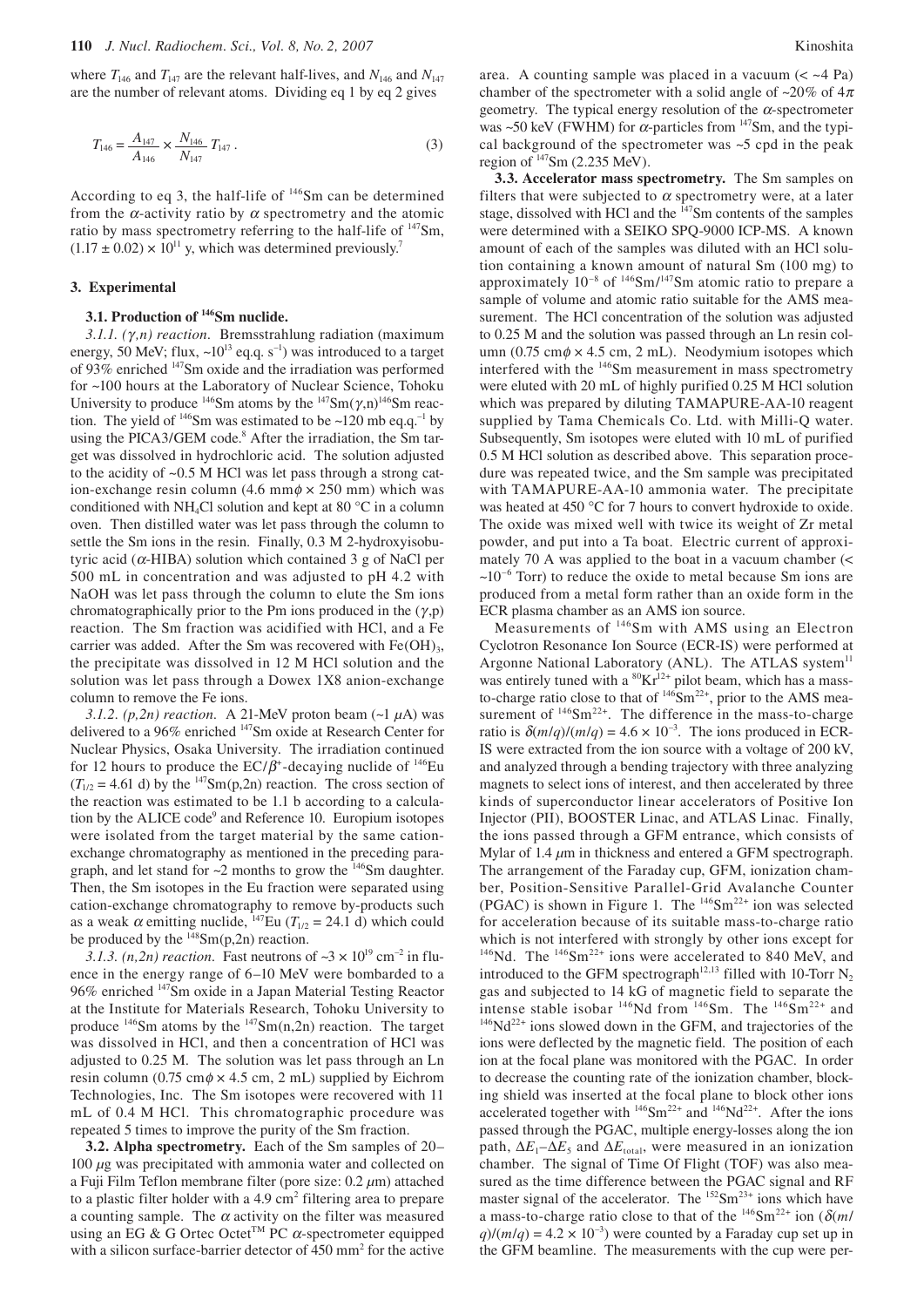

**Figure 1.** Arrangement of Faraday cup, GFM, and Ionization-Chamber/PGAC. Ions were analyzed in GFM, positions of the ions at the focal plane were monitored with PGAC, and multiple energy losses ( $\Delta E_1$ – $\Delta E_5$  and  $\Delta E_{total}$ ) were measured with an ionization chamber. The  $147\text{Sm}^{22+}$  and  $152\text{Sm}^{23+}$  ions were measured with the Faraday cup. The Faraday cup was removed to count the  $\frac{146}{22}$  and  $\frac{146}{122}$ ions with PGAC-IC system.



**Figure 2.** Alpha spectra of the Sm samples from (a) proton-activation, (b) neutron-activation, and (c) bremsstrahlung-activation. Thicknesses of the  $\text{Sm}(\text{OH})_3$  counting samples are ~10  $\mu$ g/cm<sup>2</sup> for proton-activation (a),  $\sim$ 15  $\mu$ g/cm<sup>2</sup> for neutron-activation (b), and  $\sim$ 25  $\mu$ g/cm<sup>2</sup> for bremsstrahlung-activation (c).

formed in between the measurements of the <sup>146</sup>Sm ions. Ions of  $147$ Sm<sup>22+</sup> were also counted with the Faraday cup to derive the  $146$ Sm/<sup>147</sup>Sm atomic ratio through the ratios of  $146$ Sm<sup>22+/152</sup>Sm<sup>23+</sup> and  $147\text{Sm}^{22+}/152\text{Sm}^{23+}$ . In the measurements with the Faraday cup, the other ions of contaminants are negligible compared with the Sm ions.

## **4. Results and Discussion**

Alpha spectra of the Sm isotopes which were produced in three reactions measured with a silicon surface barrier detector, are shown in Figure 2. The  $146$ Sm/ $147$ Sm  $\alpha$ -activity ratio was determined from  $\alpha$ -peak counts of these nuclides. The FWHM and FWTM of approximately 50 keV and 90 keV, respectively, for the proton-activated sample, 60 keV and 130 keV, respectively, for the neutron-activated sample, and 100 keV and 230 keV, respectively, for the bremsstrahlung-activated sample were observed for the  $^{147}$ Sm  $\alpha$  peak. The precision of the  $146$ Sm/<sup>147</sup>Sm  $\alpha$ -activity ratio was hardly influenced by the correction for the tailing of  $\alpha$  peaks under the above conditions of FWHM and FWTM.

Two-dimensional plots of position along the focal plane vs.  $\Delta E_1$  and those gated by TOF are shown in Figure 3. The twodimensional plot for the blank natSm sample, which was not activated, is shown in Figure 4 for comparison. Two components are clearly distinguished in Figure 3, showing each of the components has its characteristic trajectory and velocity in GFM. One component was identified to be from <sup>146</sup>Sm ions from the extrapolation of the measured energy losses and positions for the ions of  $147\,\text{Sm}^{22+}$ ,  $152\,\text{Sm}^{22+}$ , and  $154\,\text{Sm}^{22+}$ . The other component is interpreted as resulting from  $146Nd^{22+}$  ions, which have the same  $m/q$  ratio as the <sup>146</sup>Sm<sup>22+</sup> ion.

The separation between <sup>146</sup>Sm and <sup>146</sup>Nd ions at the focal plane arises mainly from a different mean charge of the ions in GFM. The mean charge of the ions in material,  $\overline{q}$ , can be calculated with the following equation: $14$ 

$$
\overline{q} = Z[1 - A(Z) \exp(-0.879V_R)],
$$
\n(4)

with  $A(Z) = 1.035 - 0.4 \exp(-0.16Z)$  and  $V_R = V/(V_0 Z^{0.65})$ , where *Z* is the atomic number, *V* is the velocity of the projectile, and  $V_0$  is  $2.188 \times 10^8$  cm/s. The mean charge of the <sup>146</sup>Sm ions is larger by  $\sim$ 1 than that of  $\frac{146}{146}$ Nd ions. Thus, the  $\frac{146}{5}$ Sm events should appear at a lower channel in the position spectrum than that of the <sup>146</sup>Nd events. It agrees with the assignment described above.

The different energy losses between <sup>146</sup>Sm and <sup>146</sup>Nd seen in Figure 3 result from the combination of the different incident energy to the ∆*E*1 detector, i.e., the different energy losses between <sup>146</sup>Sm and <sup>146</sup>Nd ions in the GFM before entering into the  $\Delta E_1$ , and those in the  $\Delta E_1$  detector. The energy loss of the 146Sm ion in the GFM is larger than that of <sup>146</sup>Nd, which leads to the higher incident energy of 146Nd to the ∆*E*1 detector than that of <sup>146</sup>Sm. The higher energy <sup>146</sup>Nd ions may lose a larger amount of energy in the  $\Delta E_1$  detector than that of <sup>146</sup>Sm for the relevant incident energies, which is consistent with the observed energy losses in Figure 3. In addition, the higher-energy <sup>146</sup>Nd ions in the GFM than 146Sm allow us to separate those nuclides in the TOF spectrum; the higher energy  $146$ Nd ions should appear at lower channels in TOF than 146Sm, which agrees with the experimental results.

We measured the activated Sm samples prior to the blank natSm sample in order to investigate the optimum condition for 146Sm measurement. Thus, the <sup>146</sup>Sm events observed in Figure 4 using the blank natSm sample are attributed to the memory effect. These events were found to be so low that background events could be neglected in the measurements of the activated Sm samples. The separation between the <sup>146</sup>Nd and <sup>146</sup>Sm ions using the GFM technique was found successful, even in case